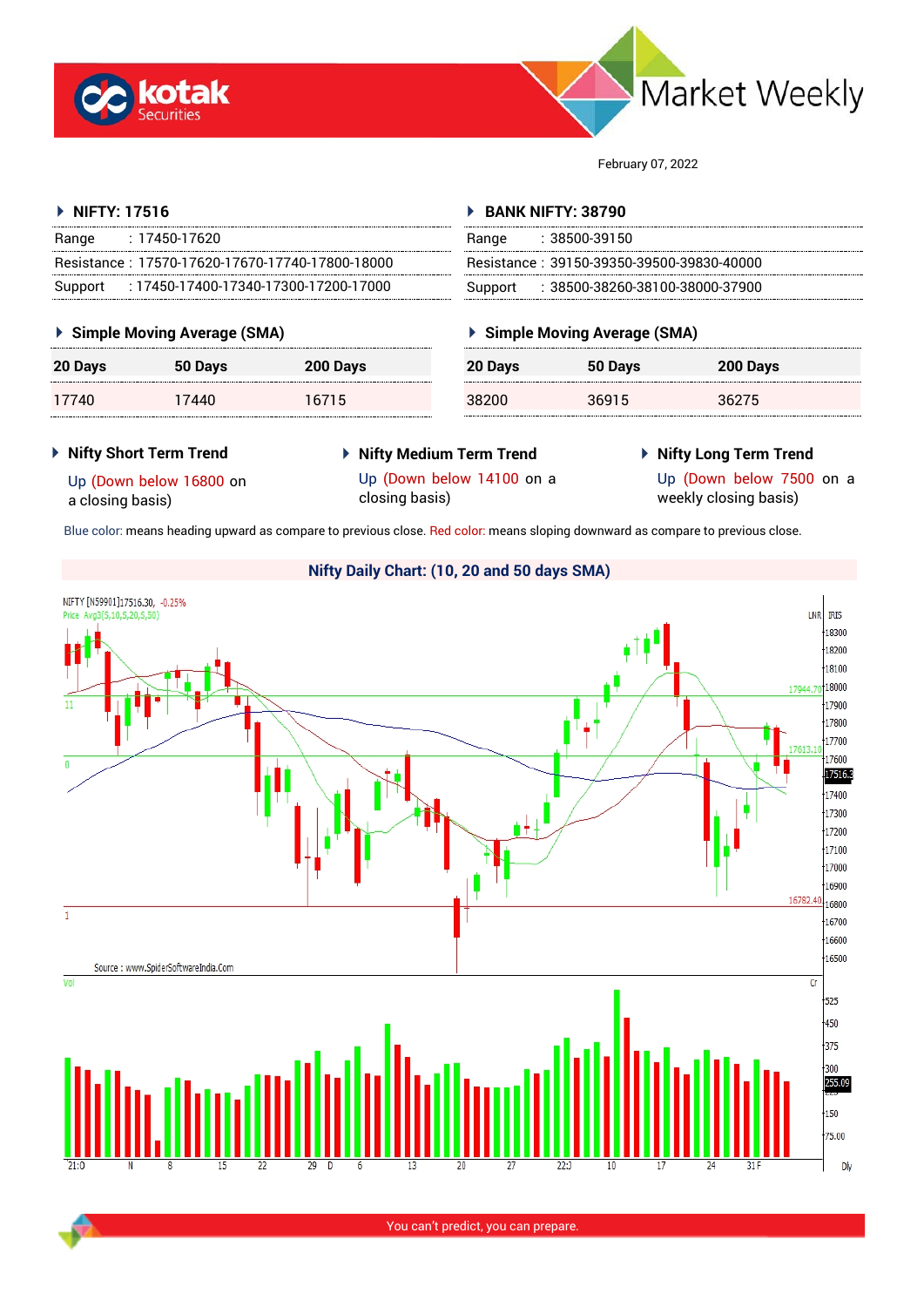#### **Market Analysis**

**Nifty/Sensex Weekly View:** In the past week, benchmark indices registered a sharp pullback rally, with Nifty closing 400 points higher after a volatile week, while Sensex was up 1400 points. Among sectors, all major sectoral indices were trading in the green but metal indices outperformed, rising over 6.5 per cent. Technically, the market managed to trade above the 50 day SMA but saw profit booking near the 20 days SMA or the 17800/59600 level. After a roller-coaster pace, Nifty finally maintained the 50 day SMA level which is largely positive. On the weekly chart, the index has formed an upper shadow bullish candle, which indicates indecision between the Bulls and the Bears. Had Nifty closed above 17600 it would have been more positive for the market.

Now 17450-17400/58400-58200 would be sacrosanct support levels for traders. Above which the index may continue to move higher till 17650-17750/59200-59500. On the other hand, an uptrend below 17400/58000 would be weak and could trigger a short-term weakness up to 17300-17200/57900-57700.

In the current week, we have weekly expiry and on Thursday, also we have to face a credit policy during market hours. Talking about the NiftyBank chart, we think 38200 and 37900 will be good support. 37500 would remain the decisive support. 39500 and 40000 can be a big hurdle. Also, there is scope to touch the level of 40000.

#### **RATING SCALE (PRIVATE CLIENT GROUP)**

| <b>BUY</b>             | A condition that indicates a good time to buy a stock. The exact circumstances of the signal will be determined by the indicator that an<br>analyst is using.  |
|------------------------|----------------------------------------------------------------------------------------------------------------------------------------------------------------|
| <b>SELL</b>            | A condition that indicates a good time to sell a stock. The exact circumstances of the signal will be determined by the indicator that an<br>analyst is using. |
| <b>Stop Loss Order</b> | An instruction to the broker to buy or sell stock when it trades beyond a specified price. They serve to either protect your profits or<br>limit your losses.  |

## **FUNDAMENTAL RESEARCH TEAM (PRIVATE CLIENT GROUP)**

Head of Research **Auto & Auto Ancillary** Transportation, Paints, FMCG Banking & Finance shrikant.chouhan@kotak.com arun.agarwal@kotak.com [agarwal.amit@kotak.com](mailto:agarwal.amit@kotak.com) hemali.dhame@kotak.com +91 22 6218 5408 +91 22 6218 6443 +91 22 6218 6439 +91 22 6218 6433

Metals & Mining, Midcap **Pharmaceuticals** Research Associate Support Executive Research Associate jatin.damania@kotak.com [purvi.shah@kotak.com](mailto:purvi.shah@kotak.com) rini.mehta@kotak.com [k.kathirvelu@kotak.com](mailto:k.kathirvelu@kotak.com) +91 22 6218 6440 +91 22 6218 6432 +91 80801 97299 +91 22 6218 6427

**Sumit Pokharna** Pankaj Kumar Oil and Gas, Information Tech Midcap sumit.pokharna@kotak.com pankajr.kumar@kotak.com +91 22 6218 6438 +91 22 6218 6434

**Jatin Damania Purvi Shah Rini Mehta K. Kathirvelu**

**Shrikant Chouhan Arun Agarwal Amit Agarwal, CFA Hemali Dhame**

### **TECHNICAL RESEARCH TEAM (PRIVATE CLIENT GROUP)**

**Shrikant Chouhan Amol Athawale Sayed Haider** [shrikant.chouhan@kotak.com](mailto:shrikant.chouhan@kotak.com) [amol.athawale@kotak.com](mailto:amol.athawale@kotak.com) Research Associate +91 22 6218 5408 +91 20 6620 3350 [sayed.haider@kotak.com](mailto:sayed.haider@kotak.com)

+91 22 62185498

### **DERIVATIVES RESEARCH TEAM (PRIVATE CLIENT GROUP)**

+91 79 6607 2231 +91 22 6218 5497 +91 33 6615 6273

**Sahaj Agrawal Prashanth Lalu Prasenjit Biswas, CMT, CFTe** [sahaj.agrawal@kotak.com](mailto:sahaj.agrawal@kotak.com) [prashanth.lalu@kotak.com](mailto:prashanth.lalu@kotak.com) [prasenjit.biswas@kotak.com](mailto:prasenjit.biswas@kotak.com)